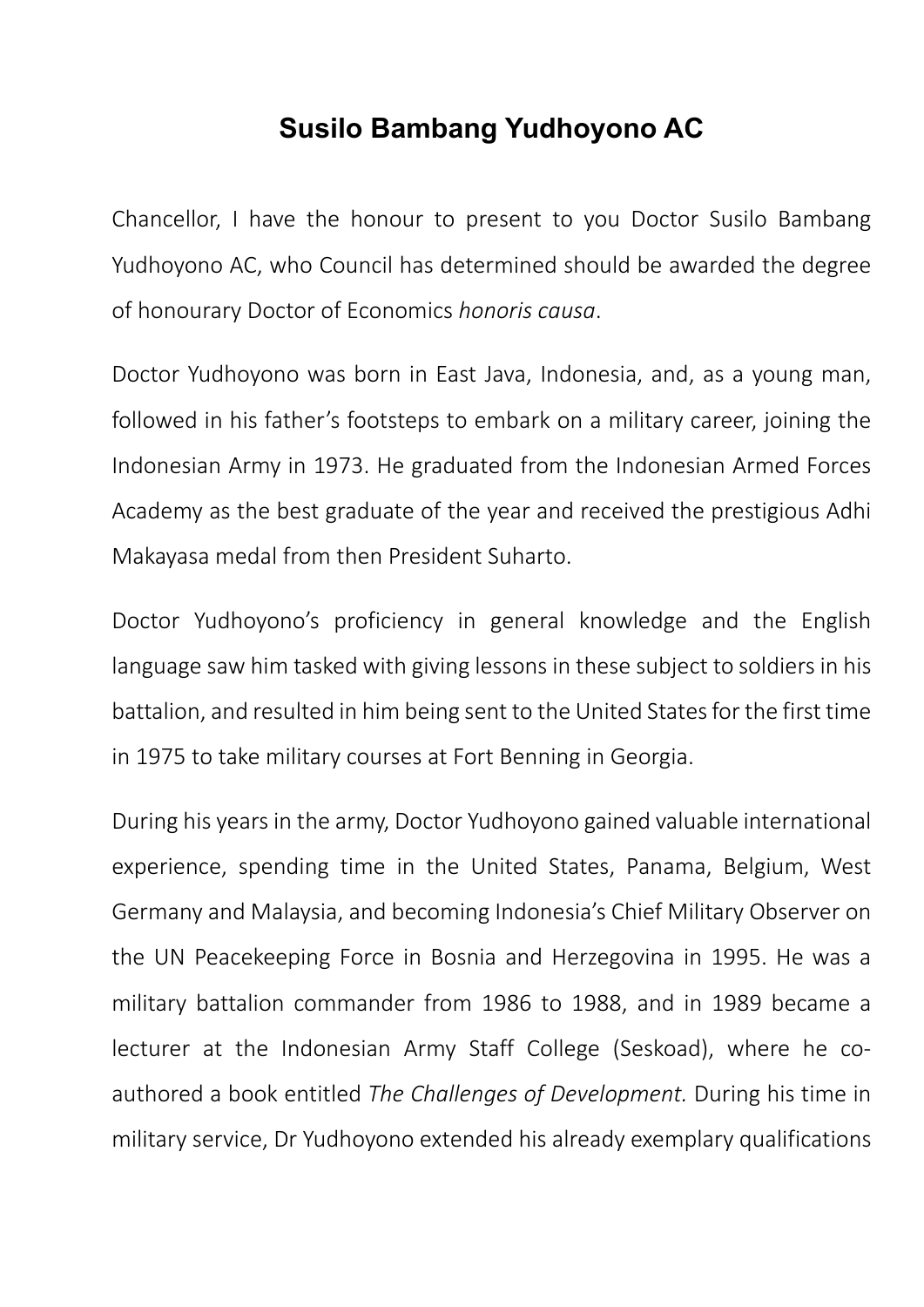by completing a Masters Degree in Business Administration from Webster University in Missouri USA in 1991.

When Doctor Yudhoyono left active military service in 2000 he had attained the very high rank of Lieutenant General and was made honorary General for his services to the military.

Following his military career, Doctor Yudhoyono entered politics and held high profile cabinet positions in the governments of both Abdurrahman Wahid and Megawati Sukarnoputri from 2000 to 2004. In 2000, Doctor Yudhoyono became the Coordinating Minister for Political and Security Affairs, tasked with separating the Indonesian Army from politics in line with his reformist ideas on the future of the Indonesian military as primarily a defense force, removed from any social‐political agenda.

In 2002 Doctor Yudhoyono became the principal founder of the Partai Demokrat, which became the political vehicle for the rest of his career in public service. The Partai Demokrat's success eventually enabled him to challenge for and win the Presidency of Indonesia in 2004, the same year he was also awarded a Ph.D. in economics from Indonesia's Bogor Agricultural University.

While still a Minister under President Megawati, Doctor Yudhoyono oversaw the hunt for and arrest of those responsible for the October 2002 Bali bombing and during this time he gained a reputation both in Indonesia and abroad as being a serious supporter of the "War on Terrorism". His speech at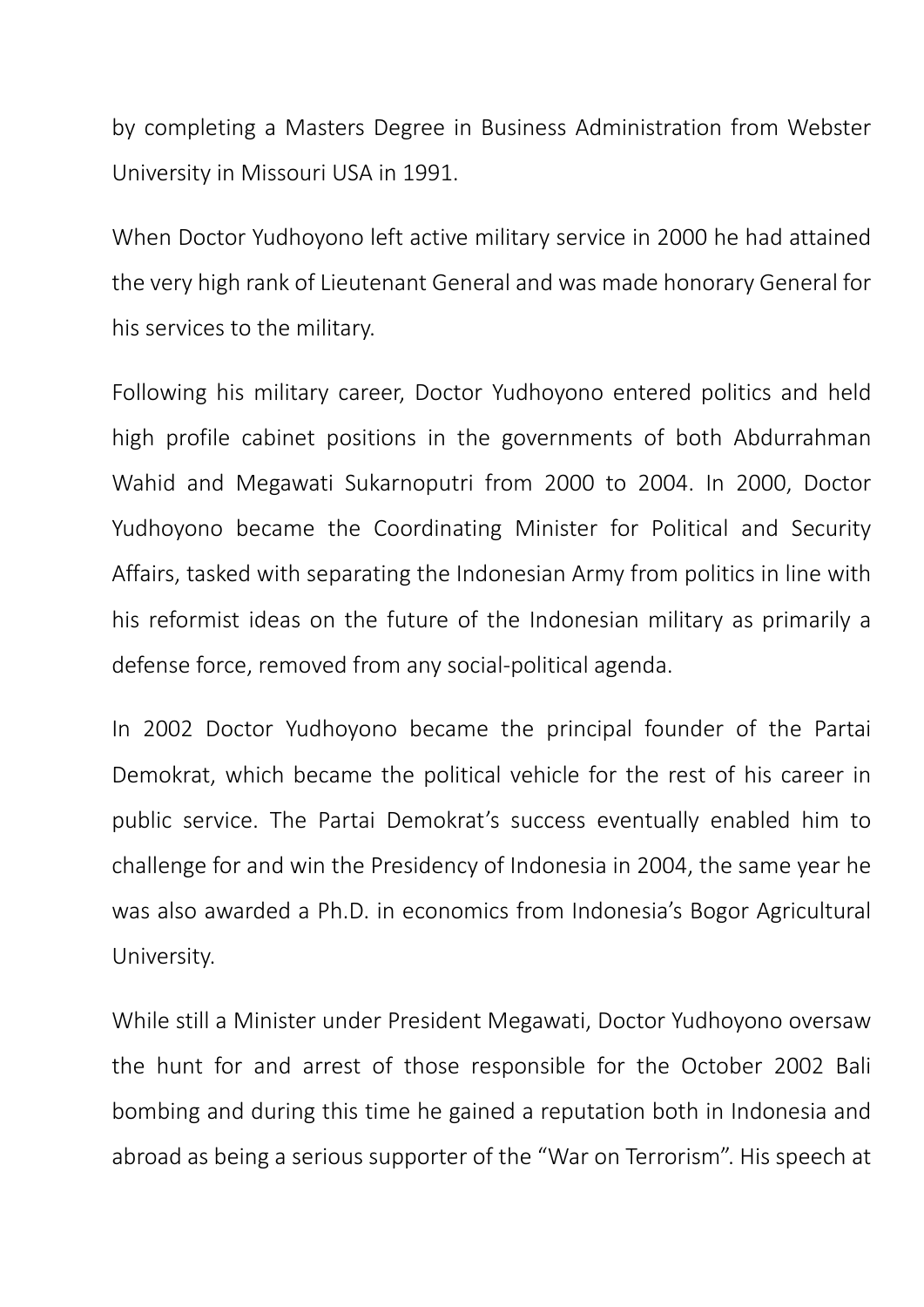the one year anniversary of the Bali bombing, in which 202 people, including 88 Australians were killed, was praised by the Australian media and public.

As President, Doctor Yudhoyono was widely seen as possessing the personal traits and professional skills necessary to restore prosperity and stability to Indonesia. He had an ambitious reform agenda, including addressing corruption and terrorism as well as accelerating economic growth and strengthening democracy and human rights.

Early on in his Presidency, Doctor Yudhoyono faced the aftermath of the greatest natural disaster to befall Indonesia in more than a century, when the 'Boxing Day' tsunami struck in 2004 killing around 132,000 Indonesians. Following this disaster, Doctor Yudhoyono managed to bring about significant improvement in Indonesia's economy, despite the global financial crisis in 2008, and his anti-corruption campaign drew international praise. His successes saw him returned to office in the 2009 Presidential elections.

During his two terms as President, Doctor Yudhoyono presided with what has been described as a grave dignity and calm. When he completed his second term he was given a standing ovation following his last state of the nation address to parliament. In his own words, Doctor Yudhoyono said that he left office "*with a sense of satisfaction that I have tried to do my best to serve the nation, and that at the end of my ten years in office Indonesia is a stronger nation, a stronger democracy and a stronger economy"*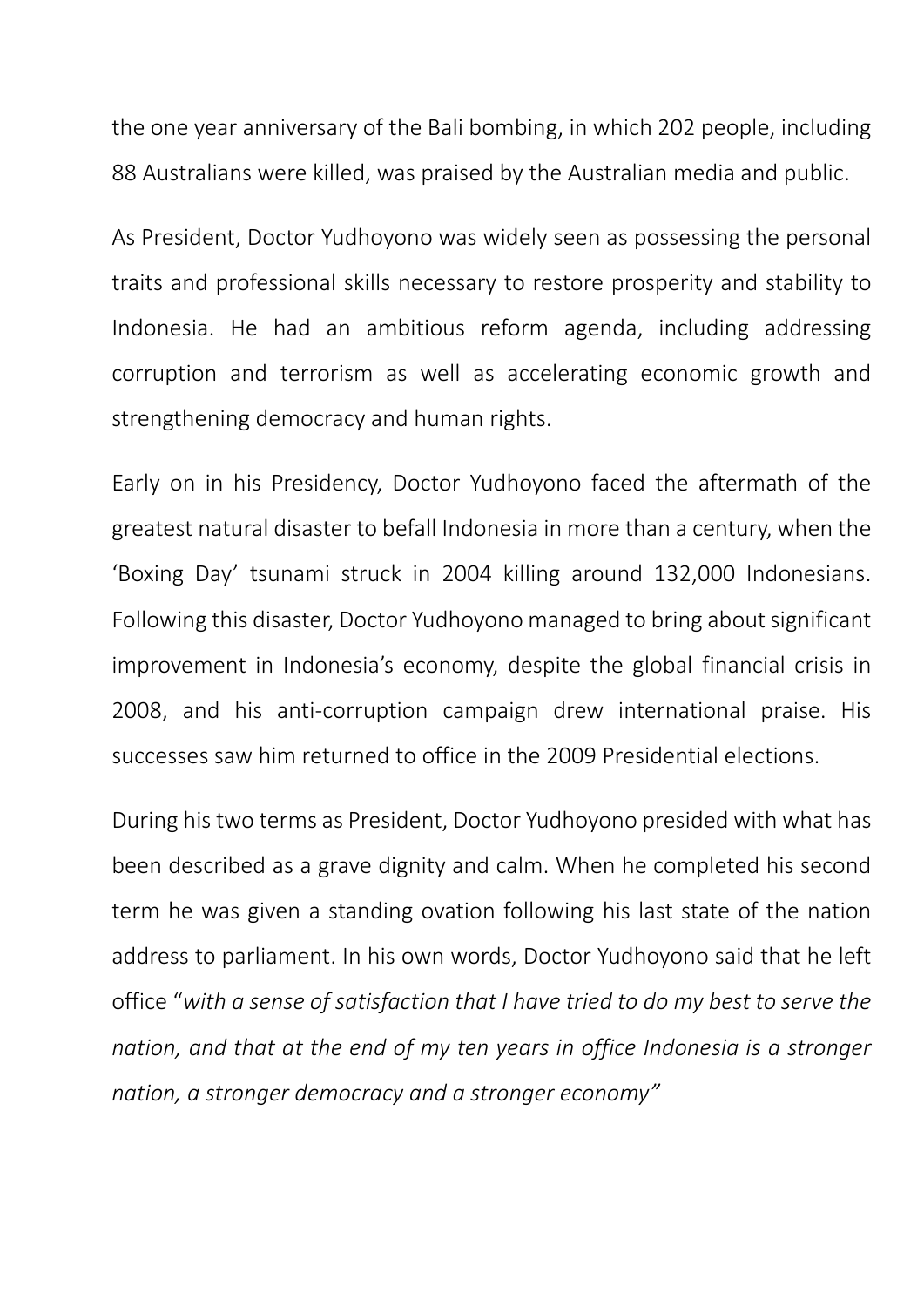In the period 2009 to 2013 his government's policies resulted in Indonesia experiencing high economic growth second only to China, an almost 400 percent increase in annual income and a seventeen percent decline in poverty. The Indonesian state budget and foreign exchange reserves nearly quadrupled during Doctor Yudhoyono's term and the ratio of government debt to gross domestic product more than halved. Under Doctor Yudhoyono's Presidency Indonesia has peacefully reformed to become a more stable and affluent democracy.

One of Doctor Yudhoyono's other great achievements in office was greater and more active international engagement, including with Australia. Doctor Yudhoyono's connection to the Northern Territory is close both geographically and personally. He is regarded here as a great and transformative leader and a great friend of Australia.

Throughout his distinguished career, Doctor Yudhoyono has been awarded numerous medals, stars and honours, both in Indonesia and abroad, which are too numerous mention. However, Doctor Yudhoyono's 2004 award of the Star of the Republic of Indonesia, an award of the highest order given to those who have given extraordinary service to the integrity, viability and greatness of Indonesia, is worth mention here.

Doctor Yudhoyono's Javanese name has Sanskrit roots that roughly translate to '*journey and battle of the well‐behaved knight'.* Thus his name provides an